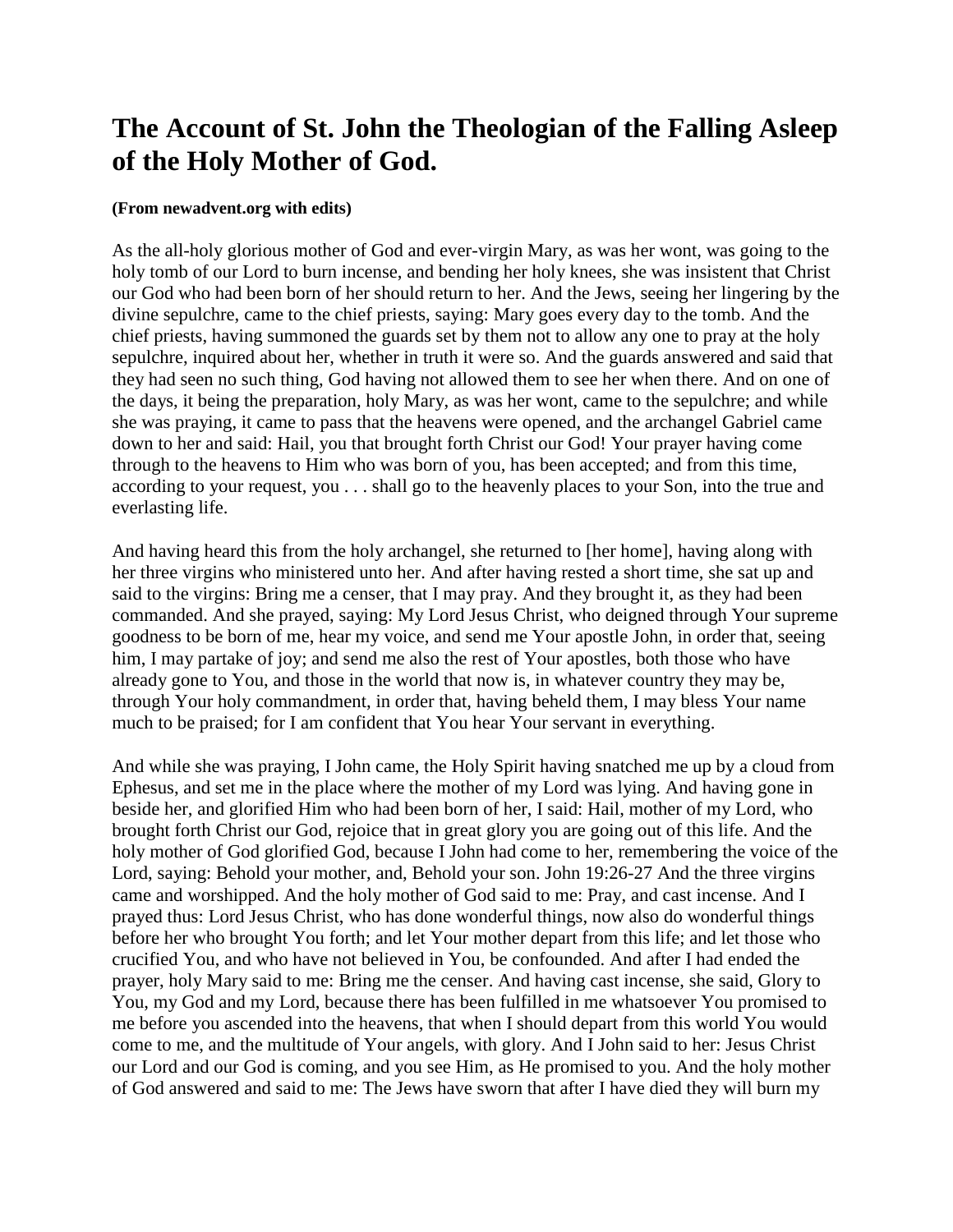body. And I answered and said to her: Your [holy](http://www.newadvent.org/cathen/07386a.htm) and precious body will by no means see corruption. And she answered and said to me: Bring a censer, and cast [incense,](http://www.newadvent.org/cathen/07716a.htm) and [pray.](http://www.newadvent.org/cathen/12345b.htm) And there came a voice out of the heavens saying the [Amen.](http://www.newadvent.org/cathen/01407b.htm) And I John heard this voice; . . . And the [Holy Spirit](http://www.newadvent.org/cathen/07409a.htm) said to me: This voice which you heard denotes that the appearance of your brethren the [apostles](http://www.newadvent.org/cathen/01626c.htm) is at hand, and of the [holy](http://www.newadvent.org/cathen/07386a.htm) powers that they are coming hither today.

## . . .

And the [Holy Spirit](http://www.newadvent.org/cathen/07409a.htm) said to the [apostles:](http://www.newadvent.org/cathen/01626c.htm) Let all of you gather together, having come by the clouds from the ends of the world . . .

## From the latin texts: *All gathered except Thomas who is called Didymus.*

And after all these wonderful things had come to pass through the mother of [God,](http://www.newadvent.org/cathen/06608a.htm) and evervirgin Mary the mother of the Lord, while we the [apostles](http://www.newadvent.org/cathen/01626c.htm) were with her in Jerusalem, the [Holy](http://www.newadvent.org/cathen/07409a.htm)  [Spirit](http://www.newadvent.org/cathen/07409a.htm) said to us: You [know](http://www.newadvent.org/cathen/08673a.htm) that on the Lord's day the good news was brought to the Virgin Mary by the archangel Gabriel; and on the Lord's day the Saviour was born in [Bethlehem;](http://www.newadvent.org/cathen/02533a.htm) and on the Lord's day the children of Jerusalem came forth with palm branches to meet him, saying, [Hosanna](http://www.newadvent.org/cathen/07472b.htm) in the highest, blessed is He that comes in the name of the Lord; and on the Lord's day He rose from the dead; and on the Lord's day He will come to judge the living and the dead; and on the Lord's day He will come out of heaven, to the [glory](http://www.newadvent.org/cathen/06585a.htm) and [honour](http://www.newadvent.org/cathen/07462a.htm) of the departure of the [holy](http://www.newadvent.org/cathen/07386a.htm) [glorious](http://www.newadvent.org/cathen/06585a.htm) virgin who brought Him forth. And on the same Lord's day the mother of the Lord said to the [apostles:](http://www.newadvent.org/cathen/01626c.htm) Cast [incense,](http://www.newadvent.org/cathen/07716a.htm) because Christ is coming with a host of [angels;](http://www.newadvent.org/cathen/01476d.htm) and, behold, Christ is at hand, sitting on a throne of [cherubim.](http://www.newadvent.org/cathen/03646c.htm) And while we were all [praying,](http://www.newadvent.org/cathen/12345b.htm) there appeared innumerable multitudes of [angels,](http://www.newadvent.org/cathen/01476d.htm) and the Lord mounted upon [cherubim](http://www.newadvent.org/cathen/03646c.htm) in great power; and, behold, a stream of light coming to the [holy](http://www.newadvent.org/cathen/07386a.htm) virgin, because of the presence of her only-begotten Son, and all the powers of the heavens fell down and adored Him. And the Lord, speaking to His mother, said: Mary. And she answered and said: Here am I, Lord. And the Lord said to her: Grieve not, but let your heart [rejoice](http://www.newadvent.org/cathen/07131b.htm) and be glad; for you have found [grace](http://www.newadvent.org/cathen/06689a.htm) to behold the [glory](http://www.newadvent.org/cathen/06585a.htm) given to me by my Father. And the [holy](http://www.newadvent.org/cathen/07386a.htm) mother of God looked up, and saw in Him a [glory](http://www.newadvent.org/cathen/06585a.htm) which it is impossible for the mouth of man to speak of, or to apprehend. And the Lord remained beside her, saying: Behold, from the present time your precious body will be transferred to paradise, and your [holy](http://www.newadvent.org/cathen/07386a.htm) [soul](http://www.newadvent.org/cathen/14153a.htm) to the heavens to the treasures of my Father in exceeding brightness, where there is peace and [joy](http://www.newadvent.org/cathen/07131b.htm) of the [holy](http://www.newadvent.org/cathen/07386a.htm) [angels—](http://www.newadvent.org/cathen/01476d.htm)and other things besides. And the mother of the Lord answered and said to him: Lay Your right hand upon me, O Lord, and bless me. And the Lord stretched forth His undefiled right hand, and blessed her.

. . .

The Lord said to His mother: Let your heart [rejoice](http://www.newadvent.org/cathen/07131b.htm) and be glad; for every favour and every gift has been given to you from my Father in heaven, and from me, and from the [Holy Spirit:](http://www.newadvent.org/cathen/07409a.htm) every [soul](http://www.newadvent.org/cathen/14153a.htm) that calls upon your name shall not be ashamed, but shall find mercy, and comfort, and support, and confidence, both in the world that now is, and in that which is to come, in the presence of my Father in the heavens. And the Lord turned and said to Peter: The time has come to begin the singing of the hymn. And Peter having begun the singing of the hymn, all the powers of the heavens responded with the Alleluiah. And then the face of the mother of the Lord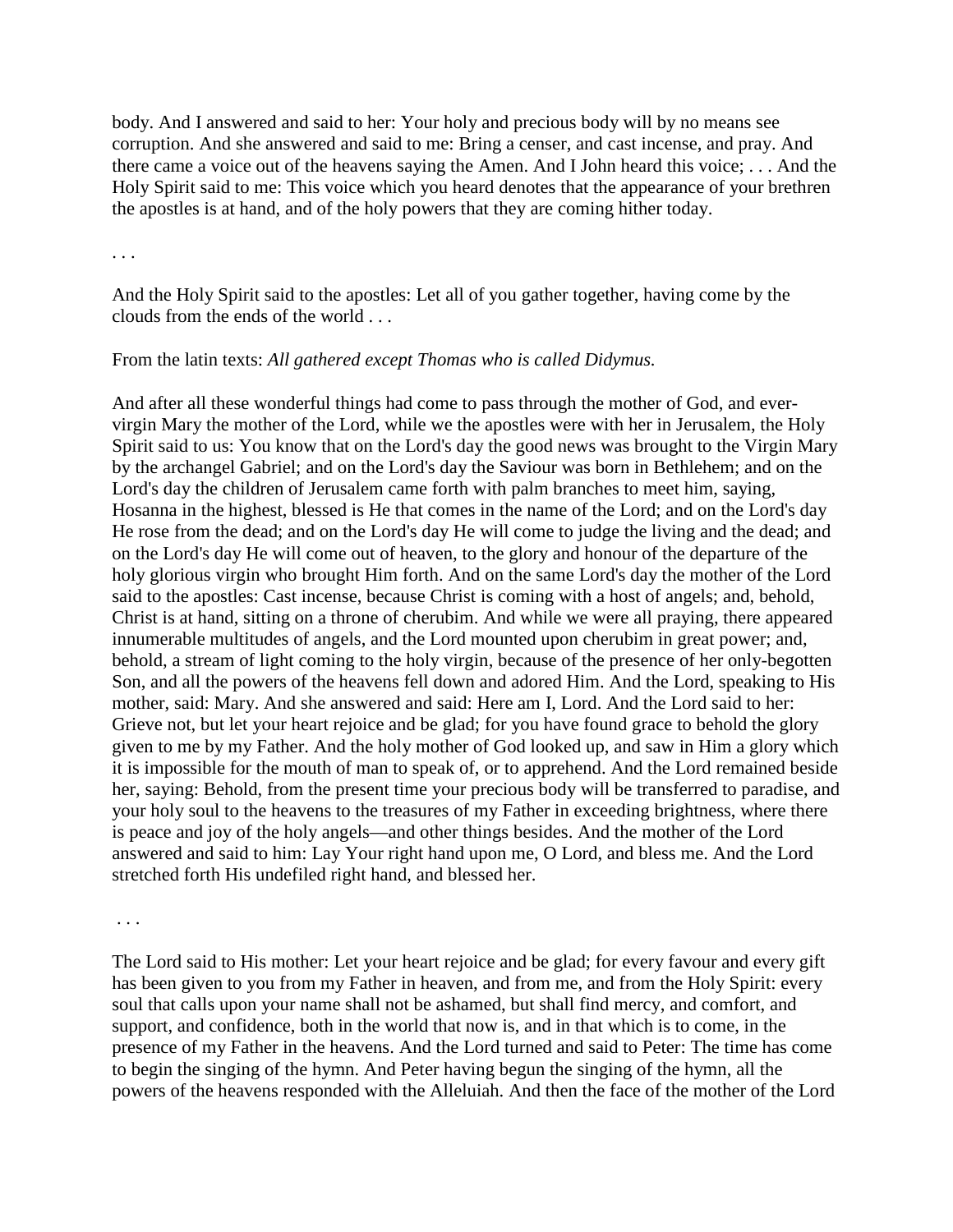shone brighter than the light, and she rose up and blessed each of the [apostles](http://www.newadvent.org/cathen/01626c.htm) with her own hand, and all gave [glory](http://www.newadvent.org/cathen/06585a.htm) to [God;](http://www.newadvent.org/cathen/06608a.htm) and the Lord stretched forth His undefiled hands, and received her [holy](http://www.newadvent.org/cathen/07386a.htm) and blameless [soul.](http://www.newadvent.org/cathen/14153a.htm) And with the departure of her blameless [soul](http://www.newadvent.org/cathen/14153a.htm) the place was filled with perfume and ineffable light; and, behold, a voice out of the heaven was heard, saying: Blessed are you among [women.](http://www.newadvent.org/cathen/15687b.htm) And Peter, and I John, and [Paul,](http://www.newadvent.org/cathen/11567b.htm) and Thomas, ran and wrapped up her precious feet for the consecration; and the twelve [apostles](http://www.newadvent.org/cathen/01626c.htm) put her precious and [holy](http://www.newadvent.org/cathen/07386a.htm) body upon a couch, and carried it. And, behold, while they were carrying her, a certain

*From the Latin: And, behold, a new [miracle.](http://www.newadvent.org/cathen/10338a.htm) There appeared above the bier a cloud exceeding great, like the great circle which is wont to appear beside the splendour of the moon; and there was in the clouds an army of [angels](http://www.newadvent.org/cathen/01476d.htm) sending forth a sweet song, and from the sound of the great sweetness the earth resounded. Then the people, having gone forth from the city, about fifteen thousand, wondered, saying: What is that sound of so great sweetness? Then there stood up one who said to them: Mary has departed from the body, and the [disciples](http://www.newadvent.org/cathen/05029a.htm) of [Jesus](http://www.newadvent.org/cathen/08374c.htm) are singing praises around her. And looking, they saw the couch crowned with great [glory,](http://www.newadvent.org/cathen/06585a.htm) and the [apostles](http://www.newadvent.org/cathen/01626c.htm) singing with a loud voice. And, behold, one of them, who was chief of the [priests](http://www.newadvent.org/cathen/12406a.htm) of the [Jews](http://www.newadvent.org/cathen/08399a.htm) in his rank, filled with fury and rage, said to the rest: Behold, the tabernacle of him who disturbed us and all our race, what [glory](http://www.newadvent.org/cathen/06585a.htm) has it received? And going up, he wished to overturn the bier, and throw the body down to the ground. And immediately his hands dried up from his elbows, and stuck to the couch. And when the [apostles](http://www.newadvent.org/cathen/01626c.htm) raised the bier, part of him hung, and part of him adhered to the couch; and he was vehemently tormented with pain, while the [apostles](http://www.newadvent.org/cathen/01626c.htm) were walking and singing. And the [angels](http://www.newadvent.org/cathen/01476d.htm) who were in the clouds smote the people with blindness.*

*12. Then that chief cried out, saying: I implore you, Saint Peter, do not despise me, I beseech you, in so great an extremity, because I am exceedingly tortured by great torments. Bear in mind that when, in the prætorium, the maid that kept the door John [18:17](http://www.newadvent.org/bible/joh018.htm%23verse17) recognised you, and told the others to revile you, then I spoke good words in your behalf. Then Peter answering, said: It is not for me to give other to you; but if you believe with your whole heart on the [Lord Jesus Christ,](http://www.newadvent.org/cathen/08374c.htm) whom she carried in her womb, and remained a [virgin](http://www.newadvent.org/cathen/15458a.htm) after the birth, the compassion of the Lord, which with profuse benignity saves the unworthy, will give you [salvation.](http://www.newadvent.org/cathen/13407a.htm)* 

*To this he replied: Do we not [believe?](http://www.newadvent.org/cathen/02408b.htm) But what shall we do? The enemy of the [human race](http://www.newadvent.org/cathen/09580c.htm) has blinded our hearts, and confusion has covered our face, lest we should confess the great things of [God,](http://www.newadvent.org/cathen/06608a.htm) especially when we ourselves uttered maledictions against [Christ,](http://www.newadvent.org/cathen/08374c.htm) shouting: His blood be upon us, and upon our children. [Matthew](http://www.newadvent.org/bible/mat027.htm%23verse25) 27:25 Then Peter said: Behold, this malediction will hurt him who has remained unfaithful to Him; but to those who turn themselves to God mercy is not denied. And he said: I [believe](http://www.newadvent.org/cathen/02408b.htm) all that you say to me; only I implore, have mercy upon me, lest I die.*

*13. Then Peter made the couch stand still, and said to him: If you believe with all your heart upon the [Lord Jesus](http://www.newadvent.org/cathen/08374c.htm) Christ, your hands will be released from the bier. And when he had said this his hands were immediately released from the bier, and he began to stand on his feet; but his arms were dried up, and the torture did not go away from him. Then Peter said to him: Go up to the body, and [kiss](http://www.newadvent.org/cathen/08663a.htm) the couch, and say: I [believe](http://www.newadvent.org/cathen/02408b.htm) in [God,](http://www.newadvent.org/cathen/06608a.htm) and in the [Son of God,](http://www.newadvent.org/cathen/14142b.htm) [Jesus Christ,](http://www.newadvent.org/cathen/08374c.htm) whom she bore, and I [believe](http://www.newadvent.org/cathen/02408b.htm) all whatsoever Peter the apostle of God has said to me. And going up, he kissed the couch, and immediately all pain went away from him, and his hands were*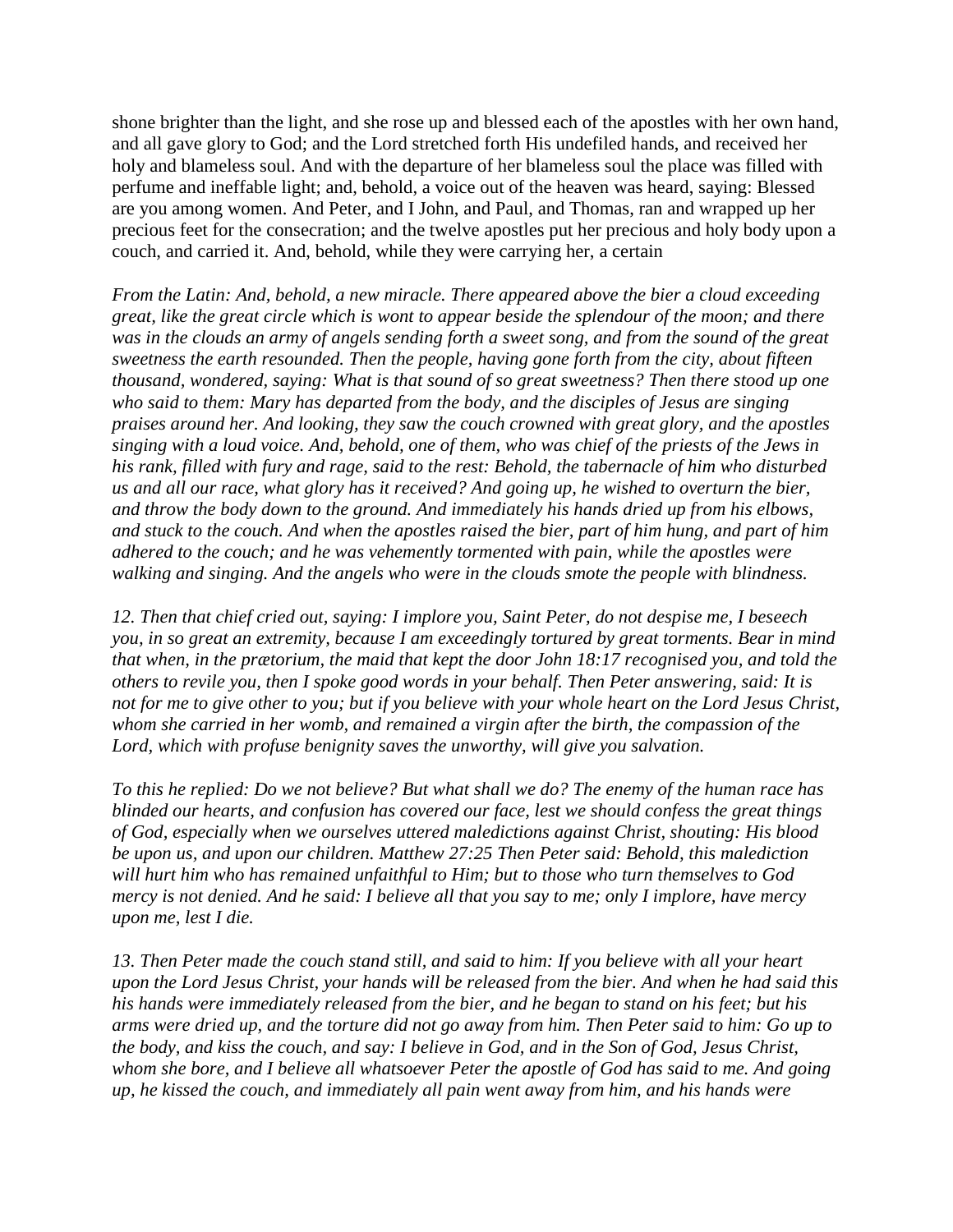*healed. Then he began greatly to bless [God,](http://www.newadvent.org/cathen/06608a.htm) and from the books of [Moses](http://www.newadvent.org/cathen/10596a.htm) to render testimony to the praises of [Christ,](http://www.newadvent.org/cathen/08374c.htm) so that even the [apostles](http://www.newadvent.org/cathen/01626c.htm) themselves wondered, and wept for [joy,](http://www.newadvent.org/cathen/07131b.htm) praising the name of the Lord.*

well-born Hebrew, Jephonias by name, running against the body, put his hands upon the couch; and, behold, an [angel](http://www.newadvent.org/cathen/01476d.htm) of the Lord by invisible power, with a sword of fire, cut off his two hands from his shoulders, and made them hang about the couch, lifted up in the air. And at this [miracle](http://www.newadvent.org/cathen/10338a.htm) which had come to pass all the people of the [Jews](http://www.newadvent.org/cathen/08399a.htm) who beheld it cried out: Verily, He that was brought forth by you is the [true](http://www.newadvent.org/cathen/15073a.htm) [God,](http://www.newadvent.org/cathen/06608a.htm) O mother of [God,](http://www.newadvent.org/cathen/06608a.htm) ever-virgin Mary. And Jephonias himself, when Peter ordered him, that the wonderful things of God might be showed forth, stood up behind the couch, and cried out: Holy Mary, who brought forth Christ who is [God,](http://www.newadvent.org/cathen/06608a.htm) have mercy upon me. And Peter turned and said to him: In the name of Him who was born of her, your hands which have been taken away from you, will be fixed on again. And immediately, at the word of Peter, the hands hanging by the couch of the Lady came, and were fixed on Jephonias. And he [believed,](http://www.newadvent.org/cathen/02408b.htm) and [glorified](http://www.newadvent.org/cathen/06585a.htm) Christ, God who had been born of her.

And when this [miracle](http://www.newadvent.org/cathen/10338a.htm) had been done, the [apostles](http://www.newadvent.org/cathen/01626c.htm) carried the couch, and laid down her precious and [holy](http://www.newadvent.org/cathen/07386a.htm) body in Gethsemane in a new tomb. And, behold, a perfume of sweet savour came forth out of the [holy](http://www.newadvent.org/cathen/07386a.htm) sepulchre of our Lady the mother of [God;](http://www.newadvent.org/cathen/06608a.htm) and for three days the voices of invisible [angels](http://www.newadvent.org/cathen/01476d.htm) were heard glorifying Christ our [God,](http://www.newadvent.org/cathen/06608a.htm) who had been born of her.

From the latin: *Then the most blessed Thomas was suddenly brought to the Mount of Olivet, and saw the most blessed body going up to heaven, and began to cry out and say: O [holy](http://www.newadvent.org/cathen/07386a.htm) mother, blessed mother, spotless mother, if I have now found [grace](http://www.newadvent.org/cathen/06689a.htm) because I see you, make your servant joyful through your compassion, because you are going to heaven. Then the girdle with which the [apostles](http://www.newadvent.org/cathen/01626c.htm) had encircled the most [holy](http://www.newadvent.org/cathen/07386a.htm) body was thrown down from heaven to the blessed Thomas. And taking it, and kissing it, and giving thanks to [God,](http://www.newadvent.org/cathen/06608a.htm) he came again into the [Valley of](http://www.newadvent.org/cathen/08503a.htm)  [Jehoshaphat.](http://www.newadvent.org/cathen/08503a.htm) He found all the [apostles](http://www.newadvent.org/cathen/01626c.htm) and another great crowd there beating their breasts on account of the brightness which they had seen. And seeing and kissing each other, the blessed Peter said to him: Truly you have always been obdurate and unbelieving, because for your unbelief it was not pleasing to God that you should be along with us at the burial of the mother of the Saviour. And he, beating his breast, said: I [know](http://www.newadvent.org/cathen/08673a.htm) and firmly [believe](http://www.newadvent.org/cathen/02408b.htm) that I have always been a bad and an unbelieving man; therefore I ask pardon of all of you for my obduracy and unbelief. And they all [prayed](http://www.newadvent.org/cathen/12345b.htm) for him. Then the blessed Thomas said: Where have you laid her body? And they pointed out the sepulchre with their finger. And he said: The body which is called most [holy](http://www.newadvent.org/cathen/07386a.htm) is not there. Then the blessed Peter said to him: Already on another occasion you would not [believe](http://www.newadvent.org/cathen/02408b.htm) the resurrection of our Master and Lord at our word, unless you went to touch Him with your fingers, and see Him; how will you [believe](http://www.newadvent.org/cathen/02408b.htm) us that the [holy](http://www.newadvent.org/cathen/07386a.htm) body is here? Still he persists saying: It is not here. Then, as it were in a rage, they went to the sepulchre, which was a new one hollowed out in the rock, and took up the stone; but they did not find the body, not [knowing](http://www.newadvent.org/cathen/08673a.htm) what to say, because they had been convicted by the words of Thomas. Then the blessed Thomas told them how he was chanting the Liturgy in India— he still had on his priestly robes. He, not [knowing](http://www.newadvent.org/cathen/08673a.htm) the word of [God,](http://www.newadvent.org/cathen/06608a.htm) had been brought to the Mount of Olivet, and saw the most [holy](http://www.newadvent.org/cathen/07386a.htm) body of the blessed Mary going up into heaven, and [prayed](http://www.newadvent.org/cathen/12345b.htm) her to give him a blessing. She heard his [prayer,](http://www.newadvent.org/cathen/12345b.htm) and threw him her girdle which she had about her. And the [apostles](http://www.newadvent.org/cathen/01626c.htm) seeing the belt which they had put about her, glorifying [God,](http://www.newadvent.org/cathen/06608a.htm) all asked pardon of the*